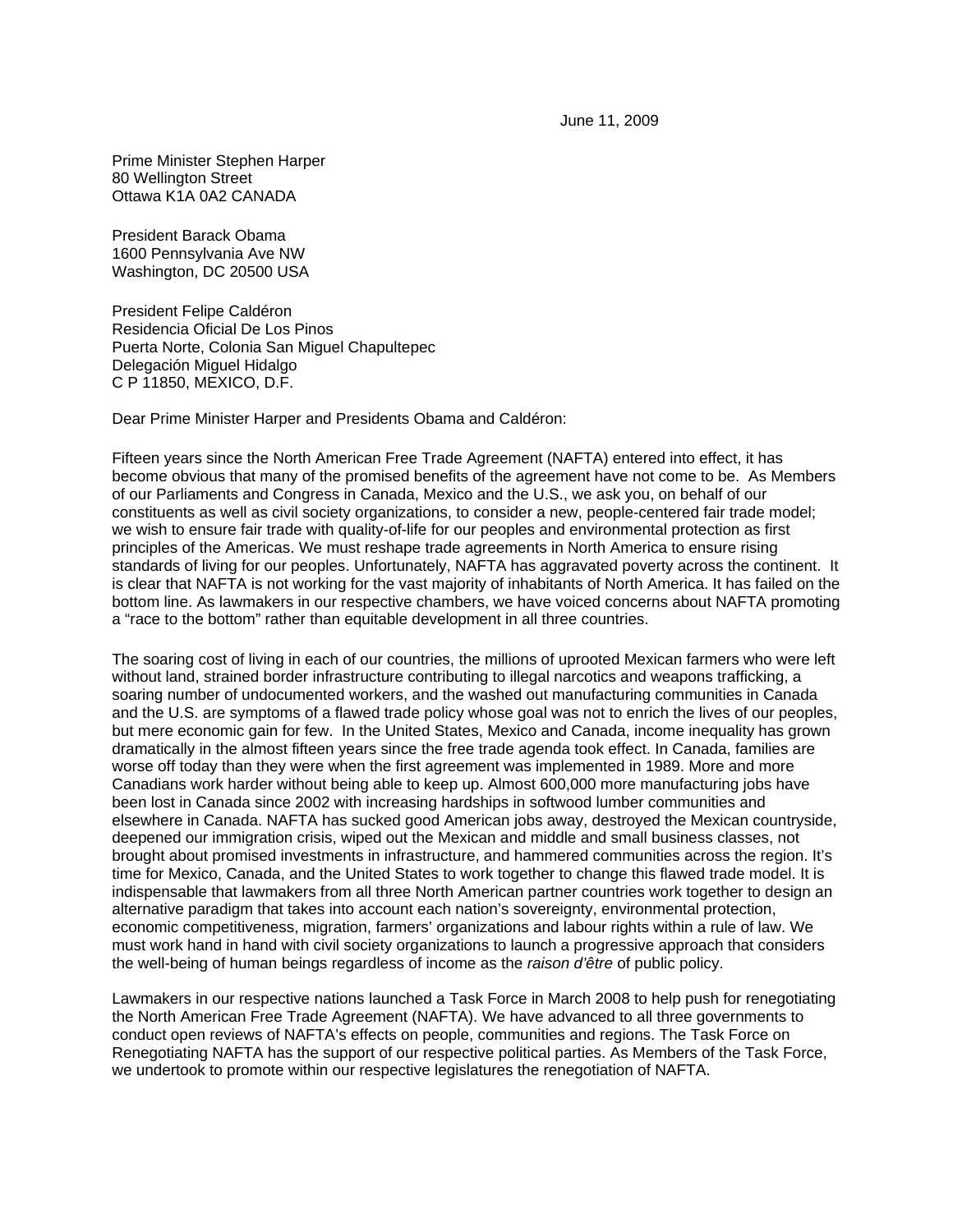The objectives of the Task Force include transforming NAFTA in order to achieve a fair trade policy. This fair trade model is designed to safeguard the sovereignty of the three countries, and includes enforceable measures for the protection of workers and the environment, and allows for our three governments to regulate mutual concerns in the public interest. The Mexican Senate is looking forward to host this Trinational Task Force in the near future.

It is imperative that we now recognize that trade is not an end unto itself, but a means to sustainable development.

In order to bring more widespread prosperity and development to our continent, we must construct a fair trade model not only according to an economic logic, but also based on ethical principles and standards. This extends to more areas than simply labour or environmental provisions which, while important, neglect key areas such as rule of law, human rights, sustainable human development, and poverty eradication. As lawmakers, we would like to work with you and your administrations to develop such a model which would respect the democratic rights of people and their environments above markets and involve the meaningful participation of all of those affected by trade.

It is believed that the development of our progressive fair trade model will contribute to sustainable development. We must remain firm on our commitments to govern in the public interest rather than merely the corporate interest by offering better trading conditions to and securing the rights of, marginalized producers and workers, in Mexico, Canada and the U.S. Our three nations are working together to build better trading partnerships that support the principles of social justice, environmental sustainability, and human rights. We also want to work with civil society actors, farmers' organizations and labour unions in all three countries as we continue to develop a fair trade model that will ensure prosperity for all.

As our three nations continue our conversations about the future of our trade relationships, please consider us willing partners in the development of fair trade across our continent.

Sincerely,

amy Hr

Senador António Mejía Haro (Presidente del Grupo de Trabajo Encargado de Evaluar los Impactos del TLCAN sobre el Sector Agropecuario)

Senator Antonio Mejía Haro is the President of the Working group in charge of evaluating the impacts of NAFTA on the farming sector

Peter Julian, Member of Parliament (Burnaby-New Westminster) and International Trade Critic for the New Democratic Party of Canada (NDP)